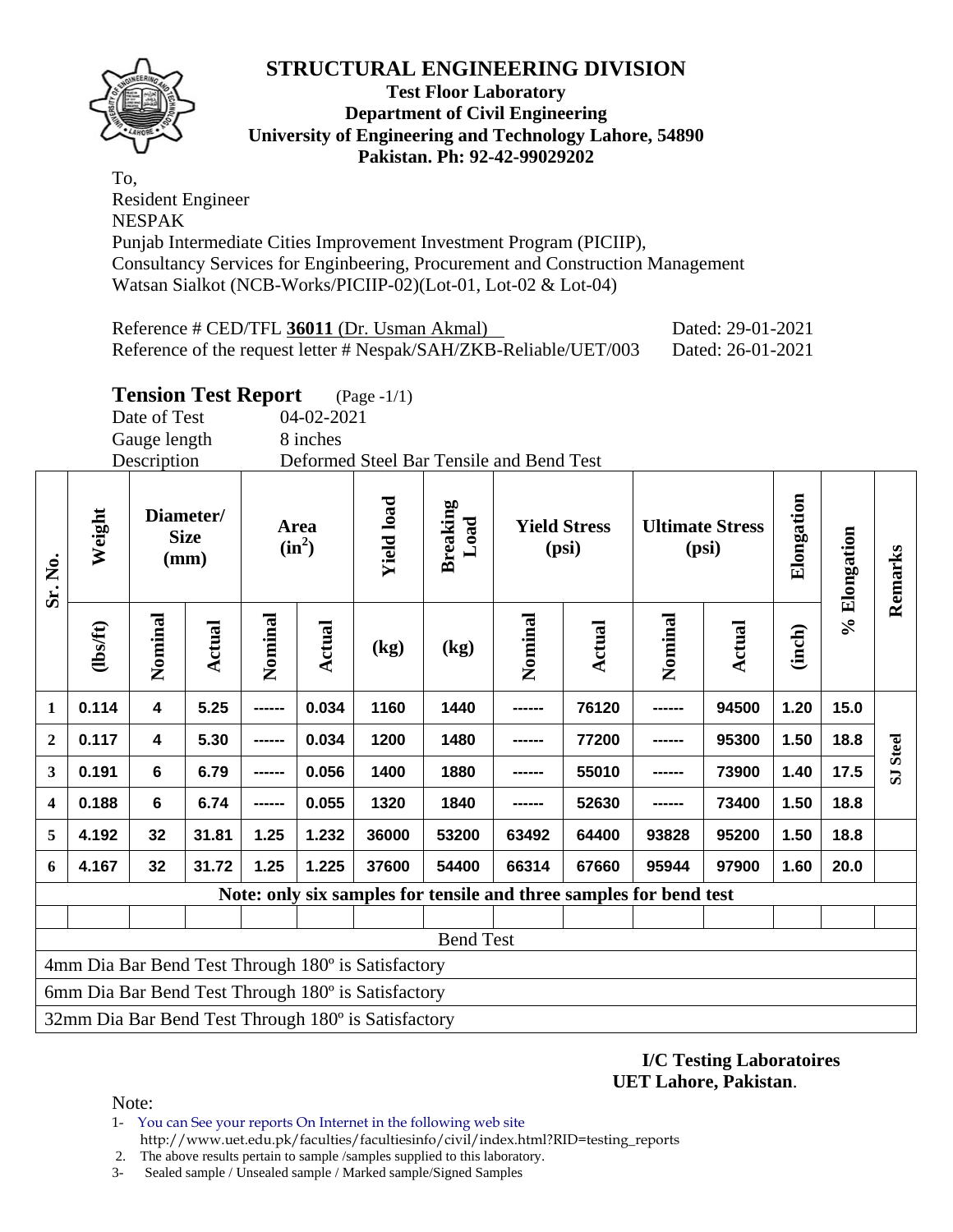

#### **Test Floor Laboratory Department of Civil Engineering University of Engineering and Technology Lahore, 54890 Pakistan. Ph: 92-42-99029202**

To,

Sub Divisional Officer

Highway Sub Division, Taunsa

(Rehabilitation of Metalled Road from Zain to Barthi Including Pile Foundation Bridge over Nallah Sanghar Length = 16.00 km (Group-III Pile Foundation Bridge)

| Reference # CED/TFL 36016 (Dr. Usman Akmal) | Dated: 29-01-2021 |
|---------------------------------------------|-------------------|
| Reference of the request letter $\# 276/T$  | Dated: 01-01-2021 |

#### **Tension Test Report** (Page -1/2)

Date of Test 04-02-2021 Gauge length 8 inches

Description Deformed Steel Bar Tensile and Bend Test as per ASTM-A615

| Sr. No.          | Weight                                        | Diameter/<br><b>Size</b> |                  | <b>Yield load</b><br>Area<br>$(in^2)$ |               | <b>Breaking</b><br>Load | <b>Yield Stress</b><br>(psi)                                    |         |        | <b>Ultimate Stress</b><br>(psi) | Elongation     | % Elongation | Remarks |  |
|------------------|-----------------------------------------------|--------------------------|------------------|---------------------------------------|---------------|-------------------------|-----------------------------------------------------------------|---------|--------|---------------------------------|----------------|--------------|---------|--|
|                  | $\frac{2}{10}$                                | Nominal<br>$(\#)$        | Actual<br>(inch) | Nominal                               | <b>Actual</b> | (kg)                    | (kg)                                                            | Nominal | Actual | Nominal                         | Actual         | (inch)       |         |  |
| $\mathbf{1}$     | 0.368                                         | $\mathbf 3$              | 0.371            | 0.11                                  | 0.108         | 3200                    | 4900                                                            | 64200   | 65280  | 98200                           | 100000         | 1.20         | 15.0    |  |
| $\overline{2}$   | 0.370                                         | $\mathbf{3}$             | 0.372            | 0.11                                  | 0.109         | 3200                    | 4900                                                            | 64200   | 64880  | 98200                           | 99400          | 1.10         | 13.8    |  |
| $\blacksquare$   | ۰                                             | $\blacksquare$           |                  |                                       |               |                         |                                                                 |         |        |                                 |                |              | ٠       |  |
|                  | $\blacksquare$                                | $\blacksquare$           |                  | $\blacksquare$                        |               |                         |                                                                 |         |        |                                 | $\blacksquare$ |              |         |  |
| ٠                |                                               | ۰                        |                  |                                       |               |                         |                                                                 |         |        |                                 |                |              |         |  |
| ٠                |                                               |                          |                  |                                       |               |                         |                                                                 |         |        |                                 |                |              |         |  |
|                  |                                               |                          |                  |                                       |               |                         | Note: only two samples for tensile and one sample for bend test |         |        |                                 |                |              |         |  |
|                  |                                               |                          |                  |                                       |               |                         |                                                                 |         |        |                                 |                |              |         |  |
| <b>Bend Test</b> |                                               |                          |                  |                                       |               |                         |                                                                 |         |        |                                 |                |              |         |  |
|                  | #3 Bar Bend Test Through 180° is Satisfactory |                          |                  |                                       |               |                         |                                                                 |         |        |                                 |                |              |         |  |
|                  |                                               |                          |                  |                                       |               |                         |                                                                 |         |        |                                 |                |              |         |  |
|                  |                                               |                          |                  |                                       |               |                         |                                                                 |         |        |                                 |                |              |         |  |

#### **I/C Testing Laboratoires UET Lahore, Pakistan**.

- 1- You can See your reports On Internet in the following web site http://www.uet.edu.pk/faculties/facultiesinfo/civil/index.html?RID=testing\_reports
- 2. The above results pertain to sample /samples supplied to this laboratory.
- 3- Sealed sample / Unsealed sample / Marked sample/Signed Samples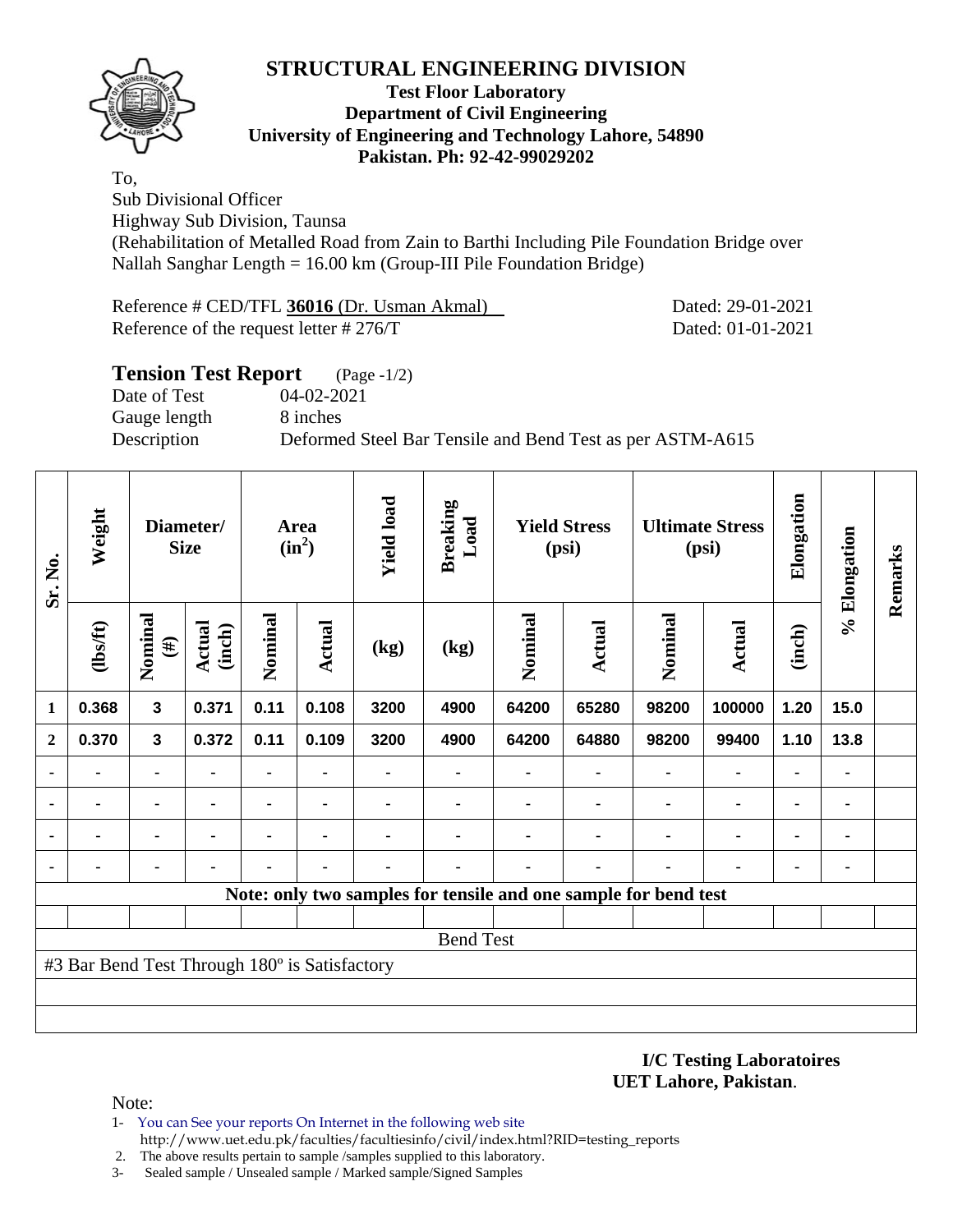

#### **Test Floor Laboratory Department of Civil Engineering University of Engineering and Technology Lahore, 54890 Pakistan. Ph: 92-42-99029202**

To,

Sub Divisional Officer

Highway Sub Division, Taunsa

(Rehabilitation of Metalled Road from Zain to Barthi Including Pile Foundation Bridge over Nallah Sanghar Length = 16.00 km (Group-III Pile Foundation Bridge)

| Reference # CED/TFL 36016 (Dr. Usman Akmal) | Dated: 29-01-2021 |
|---------------------------------------------|-------------------|
| Reference of the request letter $\# 206/T$  | Dated: 02-12-2020 |

#### **Tension Test Report** (Page -2/2)

Date of Test 04-02-2021 Gauge length 8 inches

Description Deformed Steel Bar Tensile and Bend Test as per ASTM-A615

| Sr. No.        | Weight                                         | Diameter/<br><b>Size</b> |                  |                |                |                          | Area<br>$(in^2)$                                                | <b>Yield load</b> | <b>Breaking</b><br>Load |                | <b>Yield Stress</b><br>(psi) |                | <b>Ultimate Stress</b><br>(psi) | Elongation | % Elongation | Remarks |
|----------------|------------------------------------------------|--------------------------|------------------|----------------|----------------|--------------------------|-----------------------------------------------------------------|-------------------|-------------------------|----------------|------------------------------|----------------|---------------------------------|------------|--------------|---------|
|                | (1bsft)                                        | Nominal<br>$(\#)$        | Actual<br>(inch) | Nominal        | Actual         | $\left(\text{kg}\right)$ | (kg)                                                            | Nominal           | <b>Actual</b>           | Nominal        | <b>Actual</b>                | (inch)         |                                 |            |              |         |
| 1              | 5.337                                          | 11                       | 1.413            | 1.56           | 1.569          | 44600                    | 64400                                                           | 63100             | 62670                   | 91000          | 90500                        | 1.70           | 21.3                            |            |              |         |
| $\overline{2}$ | 5.423                                          | 11                       | 1.425            | 1.56           | 1.594          | 47400                    | 70400                                                           | 67000             | 65540                   | 99500          | 97400                        | 1.70           | 21.3                            |            |              |         |
|                |                                                | $\blacksquare$           | $\blacksquare$   |                | $\blacksquare$ |                          |                                                                 | $\blacksquare$    |                         | $\blacksquare$ | $\blacksquare$               | $\blacksquare$ | ۰                               |            |              |         |
|                |                                                | ۰                        |                  | $\blacksquare$ | ۰              |                          |                                                                 |                   |                         |                | $\blacksquare$               | $\blacksquare$ | ۰                               |            |              |         |
|                |                                                | $\blacksquare$           |                  |                |                |                          |                                                                 |                   |                         |                | ٠                            |                | ۰                               |            |              |         |
|                |                                                |                          |                  |                |                |                          |                                                                 |                   |                         |                |                              |                | ۰                               |            |              |         |
|                |                                                |                          |                  |                |                |                          | Note: only two samples for tensile and one sample for bend test |                   |                         |                |                              |                |                                 |            |              |         |
|                |                                                |                          |                  |                |                |                          |                                                                 |                   |                         |                |                              |                |                                 |            |              |         |
|                | <b>Bend Test</b>                               |                          |                  |                |                |                          |                                                                 |                   |                         |                |                              |                |                                 |            |              |         |
|                | #11 Bar Bend Test Through 180° is Satisfactory |                          |                  |                |                |                          |                                                                 |                   |                         |                |                              |                |                                 |            |              |         |
|                |                                                |                          |                  |                |                |                          |                                                                 |                   |                         |                |                              |                |                                 |            |              |         |
|                |                                                |                          |                  |                |                |                          |                                                                 |                   |                         |                |                              |                |                                 |            |              |         |

#### **I/C Testing Laboratoires UET Lahore, Pakistan**.

- 1- You can See your reports On Internet in the following web site http://www.uet.edu.pk/faculties/facultiesinfo/civil/index.html?RID=testing\_reports
- 2. The above results pertain to sample /samples supplied to this laboratory.
- 3- Sealed sample / Unsealed sample / Marked sample/Signed Samples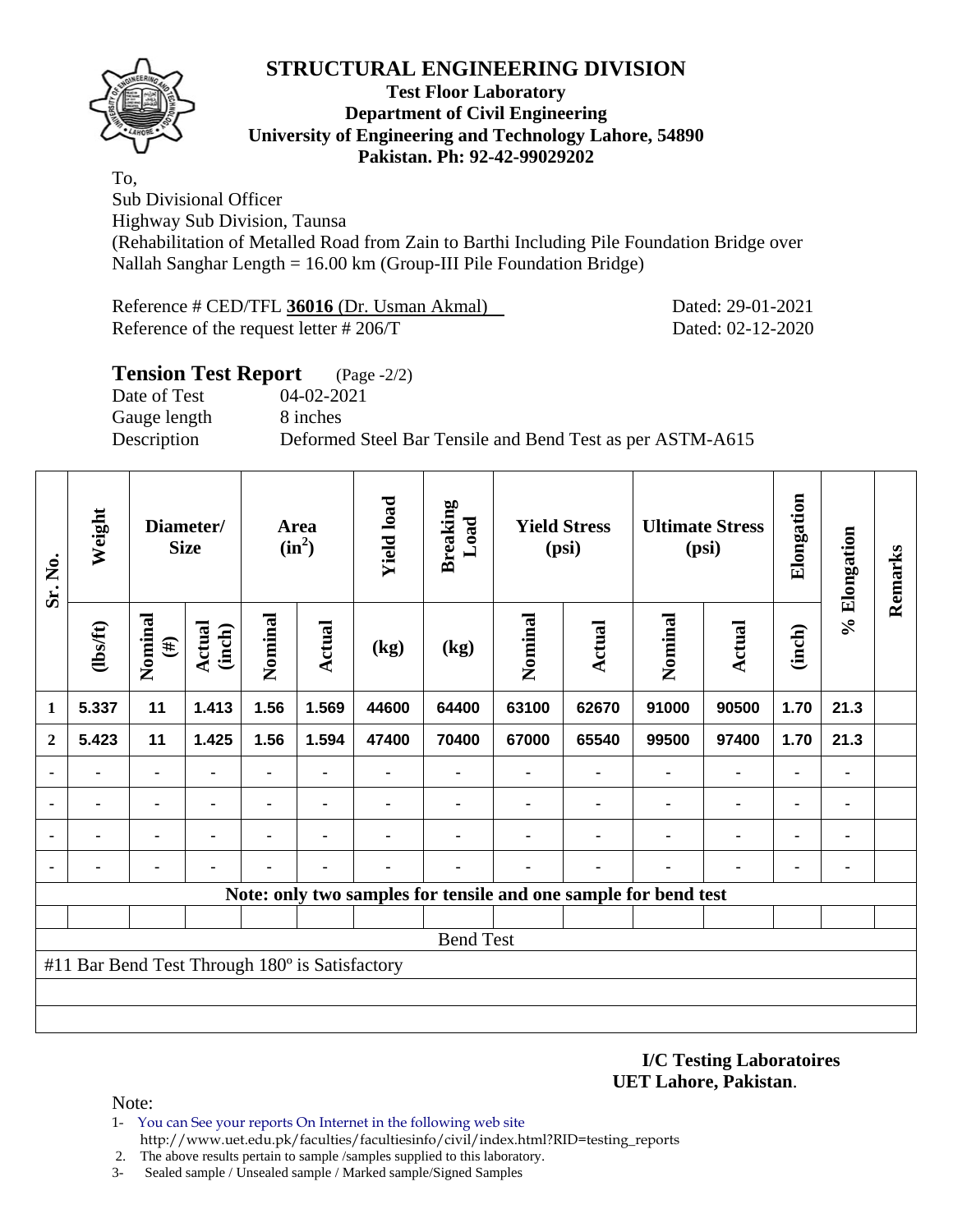

#### **Test Floor Laboratory Department of Civil Engineering University of Engineering and Technology Lahore, 54890 Pakistan. Ph: 92-42-99029202**

To, Resident Engineer EA Consulting Pvt Ltd Life Style Residency Apartment - Bedian Road

| Reference # CED/TFL 36019 (Dr. Usman Akmal)        | Dated: 01-02-2021 |
|----------------------------------------------------|-------------------|
| Reference of the request letter # EA/FGEHA/LHE/092 | Dated: 01-02-2021 |

# **Tension Test Report** (Page -1/1)

Date of Test 04-02-2021 Gauge length 8 inches

Description Deformed Steel Bar Tensile and Bend Test as per ASTM-A615

| Sr. No.          | Weight                                         | Diameter/<br>Diameter/<br><b>Size</b><br><b>Size</b> |                   |         | <b>Yield load</b> | <b>Breaking</b><br>Load | <b>Yield Stress</b><br>(psi)                                      |         | <b>Ultimate Stress</b><br>(psi) |         | Elongation     | % Elongation   | Remarks |  |
|------------------|------------------------------------------------|------------------------------------------------------|-------------------|---------|-------------------|-------------------------|-------------------------------------------------------------------|---------|---------------------------------|---------|----------------|----------------|---------|--|
|                  | (lbs/ft)                                       | Nominal<br>$(\#)$                                    | Nominal<br>(inch) | Nominal | Actual            | (kg)                    | (kg)                                                              | Nominal | <b>Actual</b>                   | Nominal | Actual         | (inch)         |         |  |
| 1                | 4.142                                          | 10                                                   | 1.245             | 1.27    | 1.218             | 44200                   | 56400                                                             | 76800   | 80020                           | 97900   | 102100         | 1.60           | 20.0    |  |
| $\mathbf{2}$     | 4.215                                          | 10                                                   | 1.256             | 1.27    | 1.239             | 45000                   | 58600                                                             | 78100   | 80050                           | 101700  | 104300         | 1.30           | 16.3    |  |
| 3                | 4.222                                          | 10                                                   | 1.257             | 1.27    | 1.241             | 42000                   | 53000                                                             | 72900   | 74590                           | 92000   | 94200          | 1.60           | 20.0    |  |
| $\blacksquare$   | ۰                                              |                                                      | ٠                 | ۰       |                   |                         |                                                                   |         |                                 |         | $\blacksquare$ | $\blacksquare$ | ۰       |  |
|                  | ۰                                              | ۰                                                    | $\blacksquare$    | ۰       |                   |                         |                                                                   |         |                                 |         | $\blacksquare$ | $\blacksquare$ | ٠       |  |
|                  | $\blacksquare$                                 | $\blacksquare$                                       | $\blacksquare$    |         | $\blacksquare$    |                         |                                                                   |         |                                 |         |                | $\blacksquare$ |         |  |
|                  |                                                |                                                      |                   |         |                   |                         | Note: only three samples for tensile and one sample for bend test |         |                                 |         |                |                |         |  |
|                  |                                                |                                                      |                   |         |                   |                         |                                                                   |         |                                 |         |                |                |         |  |
| <b>Bend Test</b> |                                                |                                                      |                   |         |                   |                         |                                                                   |         |                                 |         |                |                |         |  |
|                  | #10 Bar Bend Test Through 180° is Satisfactory |                                                      |                   |         |                   |                         |                                                                   |         |                                 |         |                |                |         |  |
|                  |                                                |                                                      |                   |         |                   |                         |                                                                   |         |                                 |         |                |                |         |  |
|                  |                                                |                                                      |                   |         |                   |                         |                                                                   |         |                                 |         |                |                |         |  |

**I/C Testing Laboratoires UET Lahore, Pakistan**.

Note:

1- You can See your reports On Internet in the following web site http://www.uet.edu.pk/faculties/facultiesinfo/civil/index.html?RID=testing\_reports

2. The above results pertain to sample /samples supplied to this laboratory.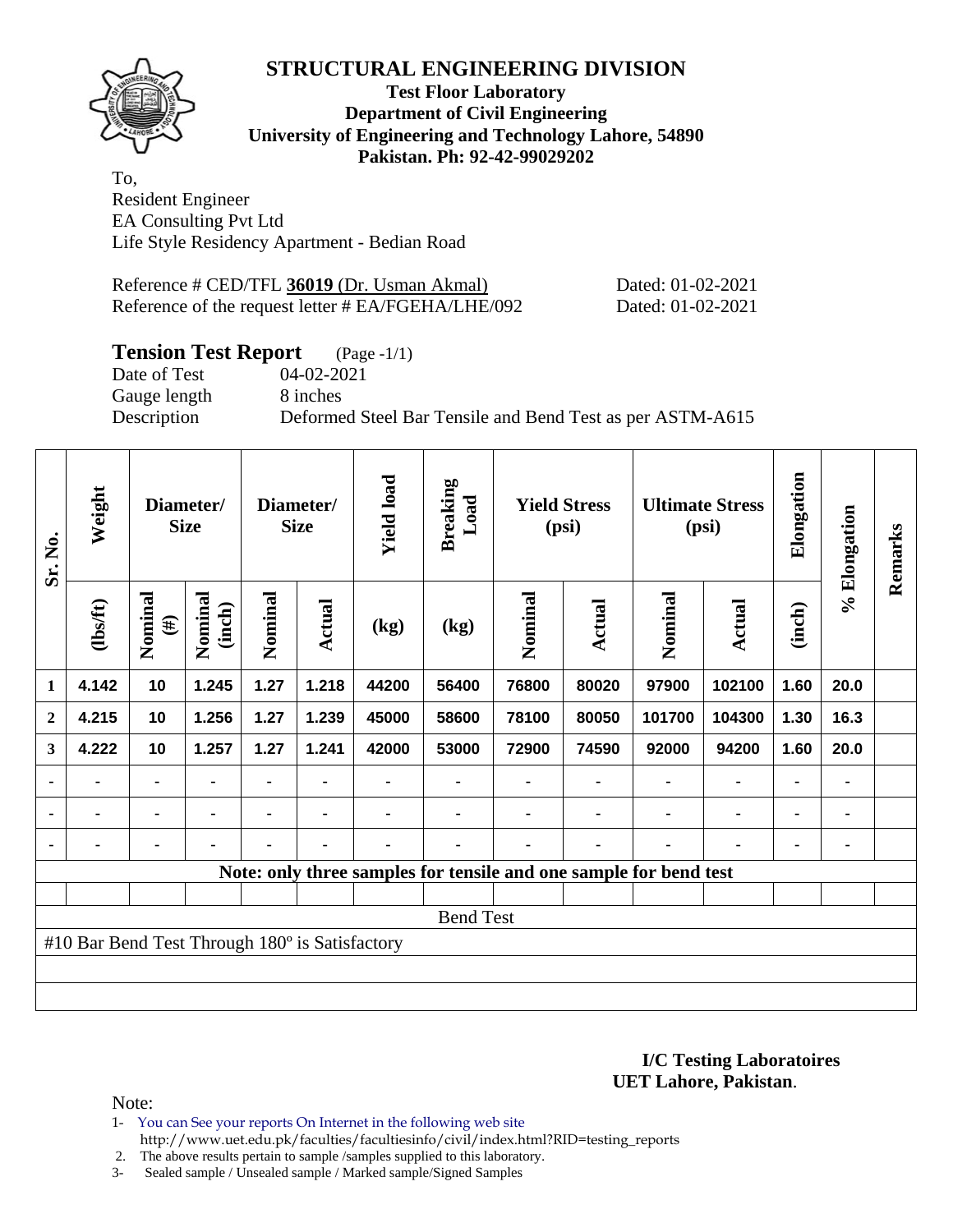

#### **Test Floor Laboratory Department of Civil Engineering University of Engineering and Technology Lahore, 54890 Pakistan. Ph: 92-42-99029202**

To, Project Manager Kohistan Builders & Developers Construction of Bridge no. 01 at RD 0+80.69 Kohistan Enclave Wah Cantt.

Reference # CED/TFL **36028** (Dr. Usman Akmal) Dated: 02-02-2021 Reference of the request letter # Nil Dated: 02-02-2021

#### **Tension Test Report** (Page – 1/3) Date of Test 04-02-2021

Gauge length 640 mm

Description Steel Strand Tensile Test as per ASTM A-416-94a

| Sr. No.          | <b>Nominal</b><br><b>Nominal</b><br><b>Measured</b><br><b>Yield strength</b><br>Weight<br>clause $(6.3)$<br><b>Diameter</b><br>weight |         | clause $(6.2)$ | <b>Breaking</b><br>strength | Modulus of<br>Elasticity<br>Young's<br>$\mathbf{f}$ . | % Elongation | Remarks / Coil No. |     |       |    |
|------------------|---------------------------------------------------------------------------------------------------------------------------------------|---------|----------------|-----------------------------|-------------------------------------------------------|--------------|--------------------|-----|-------|----|
|                  | (mm)                                                                                                                                  | (kg/km) | (kg/km)        | (kg)                        | (kN)                                                  | (kg)         | (kN)               | GPa |       |    |
| $\mathbf{1}$     | 12.70<br>(1/2")                                                                                                                       | 775.0   | 798.0          | 18100                       | 177.56                                                | 19200        | 188.35             | 198 | >3.50 | 20 |
| $\boldsymbol{2}$ | 12.70<br>(1/2")                                                                                                                       | 775.0   | 788.0          | 17000                       | 166.77                                                | 19800        | 194.24             | 199 | >3.50 | 26 |
| ۰                | $\blacksquare$                                                                                                                        | ۰       | ٠              | ٠                           |                                                       |              |                    | ۰   |       |    |
| ٠                | $\blacksquare$                                                                                                                        |         |                | $\blacksquare$              |                                                       |              |                    | ۰   |       |    |
|                  |                                                                                                                                       |         |                |                             |                                                       |              |                    |     |       |    |
| ۰                |                                                                                                                                       |         | ۰              | ۰                           |                                                       |              |                    |     |       |    |
|                  | <b>Only two samples for Test</b>                                                                                                      |         |                |                             |                                                       |              |                    |     |       |    |

Note:

1. Modulus of Elasticity is based on nominal steel area of the steel strand vide clause 13.3 of ASTM – A416a

2. Load versus percentage strain graphs are attached

**I/C Testing Laboratoires UET Lahore, Pakistan**.

Note:

1- You can See your reports On Internet in the following web site http://www.uet.edu.pk/faculties/facultiesinfo/civil/index.html?RID=testing\_reports

2. The above results pertain to sample /samples supplied to this laboratory.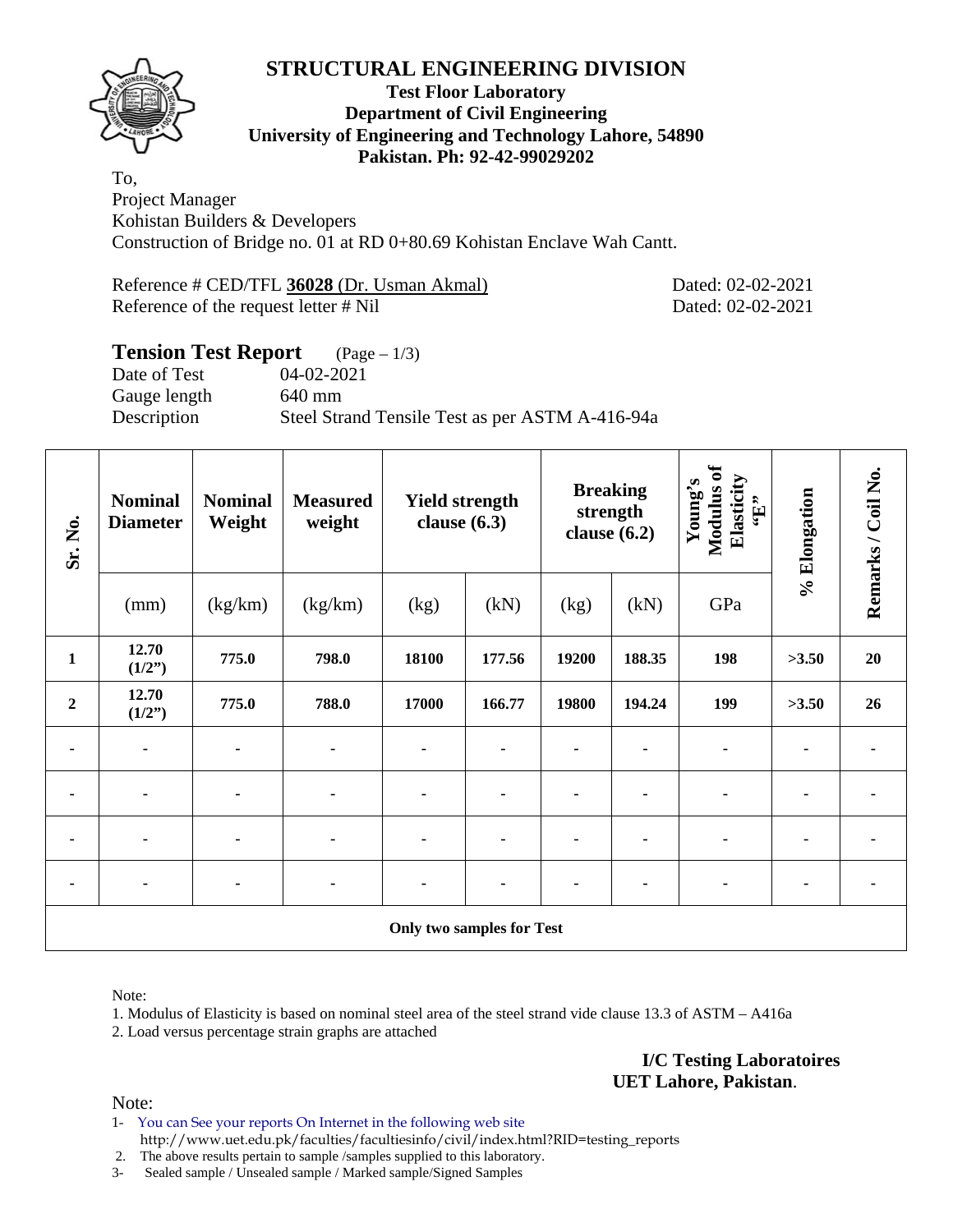

#### **Test Floor Laboratory Department of Civil Engineering University of Engineering and Technology Lahore, 54890 Pakistan. Ph: 92-42-99029202**

To, Project Manager Kohistan Builders & Developers Construction of Bridge no. 01 at RD 0+80.69 Kohistan Enclave Wah Cantt.

Reference # CED/TFL **36028** (Dr. Usman Akmal) Dated: 02-02-2021 Reference of the request letter # Nil Dated: 02-02-2021

**Graph**  $(Page - 2/3)$ 



**I/C Testing Laboratoires UET Lahore, Pakistan**.

- 1- You can See your reports On Internet in the following web site http://www.uet.edu.pk/faculties/facultiesinfo/civil/index.html?RID=testing\_reports
- 2. The above results pertain to sample /samples supplied to this laboratory.
- 3- Sealed sample / Unsealed sample / Marked sample/Signed Samples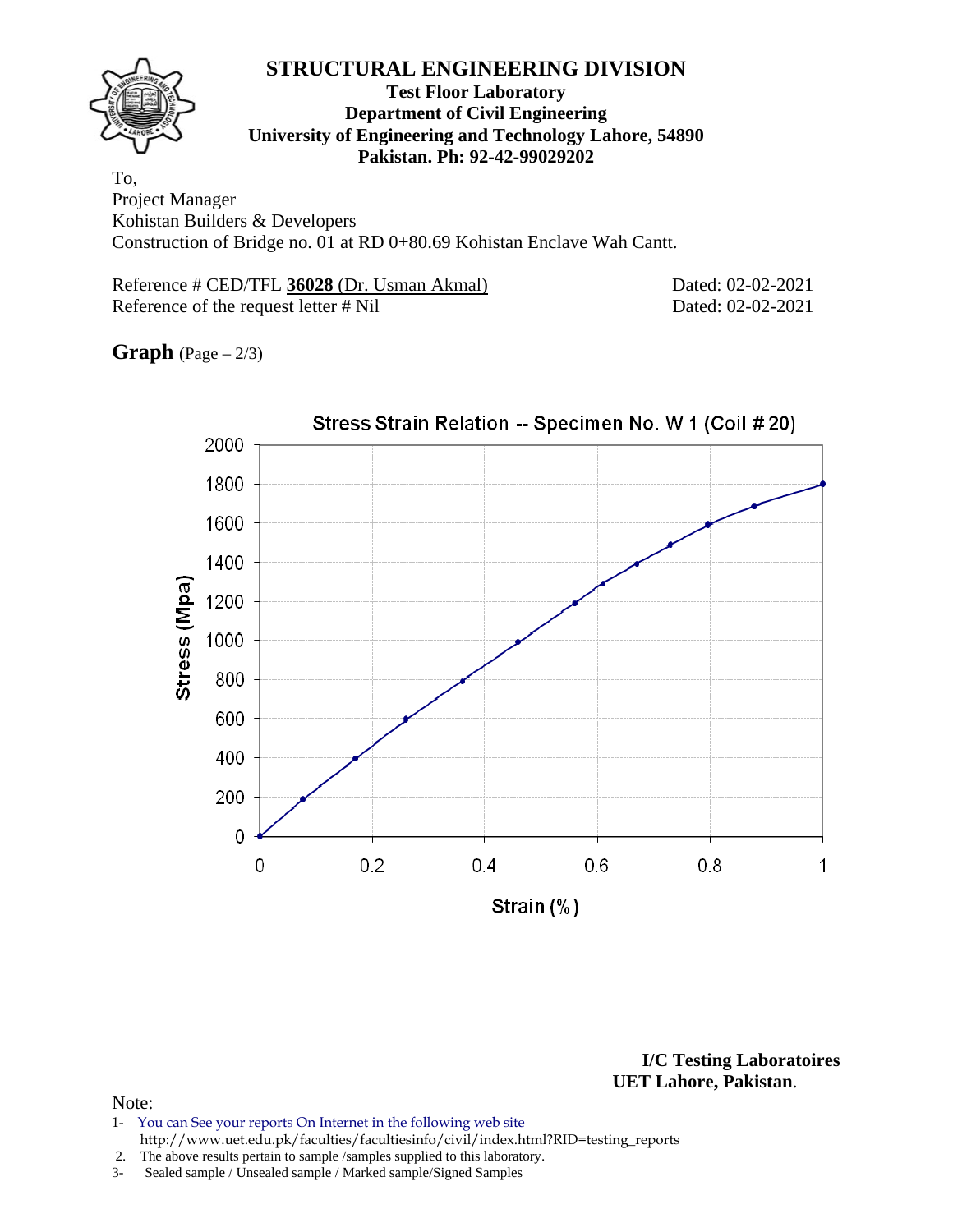#### **Test Floor Laboratory Department of Civil Engineering University of Engineering and Technology Lahore, 54890 Pakistan. Ph: 92-42-99029202**

To, Project Manager Kohistan Builders & Developers Construction of Bridge no. 01 at RD 0+80.69 Kohistan Enclave Wah Cantt.

Reference # CED/TFL **36028** (Dr. Usman Akmal) Dated: 02-02-2021 Reference of the request letter # Nil Dated: 02-02-2021

**Graph**  $(Page - 3/3)$ 



**I/C Testing Laboratoires UET Lahore, Pakistan**.

- 1- You can See your reports On Internet in the following web site http://www.uet.edu.pk/faculties/facultiesinfo/civil/index.html?RID=testing\_reports
- 2. The above results pertain to sample /samples supplied to this laboratory.
- 3- Sealed sample / Unsealed sample / Marked sample/Signed Samples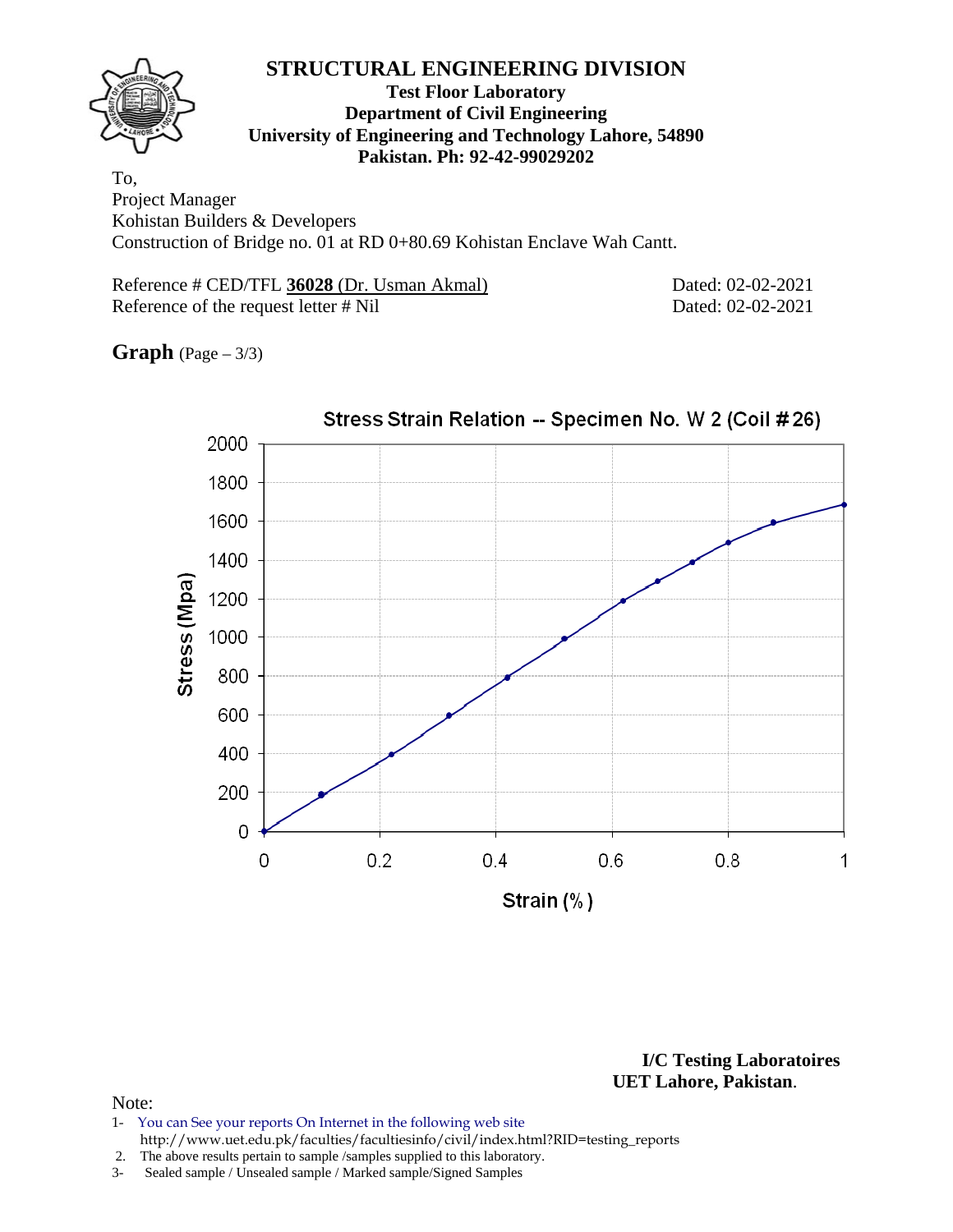

#### **Test Floor Laboratory Department of Civil Engineering University of Engineering and Technology Lahore, 54890 Pakistan. Ph: 92-42-99029202**

To, Project Incharge Royal Developers & Builders (Pvt) Ltd. Structure Dev Works Royal Orchard Sahiwal

Reference # CED/TFL 36029 (Dr. Usman Akmal) Dated: 03-02-2021 Reference of the request letter # HRL/ROS/2021/062 Dated: 03-02-2021

# **Tension Test Report** (Page -1/1)

Date of Test 04-02-2021 Gauge length 8 inches

Description Deformed Steel Bar Tensile and Bend Test as per ASTM-A615

| Sr. No.        | Weight                                        | Diameter/<br><b>Size</b> |                  | Area<br>$(in^2)$ |                | <b>Yield load</b> | <b>Breaking</b><br>Load | <b>Yield Stress</b><br>(psi) |                | <b>Ultimate Stress</b><br>(psi)                                 |                | Elongation | % Elongation   | Remarks |
|----------------|-----------------------------------------------|--------------------------|------------------|------------------|----------------|-------------------|-------------------------|------------------------------|----------------|-----------------------------------------------------------------|----------------|------------|----------------|---------|
|                | (1bsft)                                       | Nominal<br>$(\#)$        | Actual<br>(inch) | Nominal          | Actual         | (kg)              | (kg)                    | Nominal                      | Actual         | Nominal                                                         | <b>Actual</b>  | (inch)     |                |         |
| $\mathbf 1$    | 0.418                                         | $\mathbf{3}$             | 0.395            | 0.11             | 0.123          | 3600              | 5300                    | 72200                        | 64600          | 106200                                                          | 95100          | 1.30       | 16.3           |         |
| $\overline{2}$ | 0.421                                         | $\mathbf{3}$             | 0.397            | 0.11             | 0.124          | 3600              | 5300                    | 72200                        | 64070          | 106200                                                          | 94400          | 1.50       | 18.8           |         |
|                |                                               | ۰                        |                  | ۰                |                |                   |                         |                              |                | $\blacksquare$                                                  | $\blacksquare$ |            | ۰              |         |
|                | $\blacksquare$                                | -                        |                  | $\blacksquare$   | $\blacksquare$ |                   |                         |                              |                | $\blacksquare$                                                  | $\blacksquare$ |            | ۰              |         |
|                | $\blacksquare$                                | ۰                        | $\blacksquare$   | $\blacksquare$   | $\blacksquare$ |                   |                         |                              | $\blacksquare$ | $\blacksquare$                                                  | $\blacksquare$ |            | ۰              |         |
|                | $\blacksquare$                                | ۰                        |                  | -                | $\blacksquare$ |                   |                         |                              | ٠              | $\blacksquare$                                                  | $\blacksquare$ |            | $\blacksquare$ |         |
|                |                                               |                          |                  |                  |                |                   |                         |                              |                | Note: only two samples for tensile and one sample for bend test |                |            |                |         |
|                |                                               |                          |                  |                  |                |                   |                         |                              |                |                                                                 |                |            |                |         |
|                | <b>Bend Test</b>                              |                          |                  |                  |                |                   |                         |                              |                |                                                                 |                |            |                |         |
|                | #3 Bar Bend Test Through 180° is Satisfactory |                          |                  |                  |                |                   |                         |                              |                |                                                                 |                |            |                |         |
|                |                                               |                          |                  |                  |                |                   |                         |                              |                |                                                                 |                |            |                |         |
|                |                                               |                          |                  |                  |                |                   |                         |                              |                |                                                                 |                |            |                |         |

**I/C Testing Laboratoires UET Lahore, Pakistan**.

Note:

1- You can See your reports On Internet in the following web site http://www.uet.edu.pk/faculties/facultiesinfo/civil/index.html?RID=testing\_reports

2. The above results pertain to sample /samples supplied to this laboratory.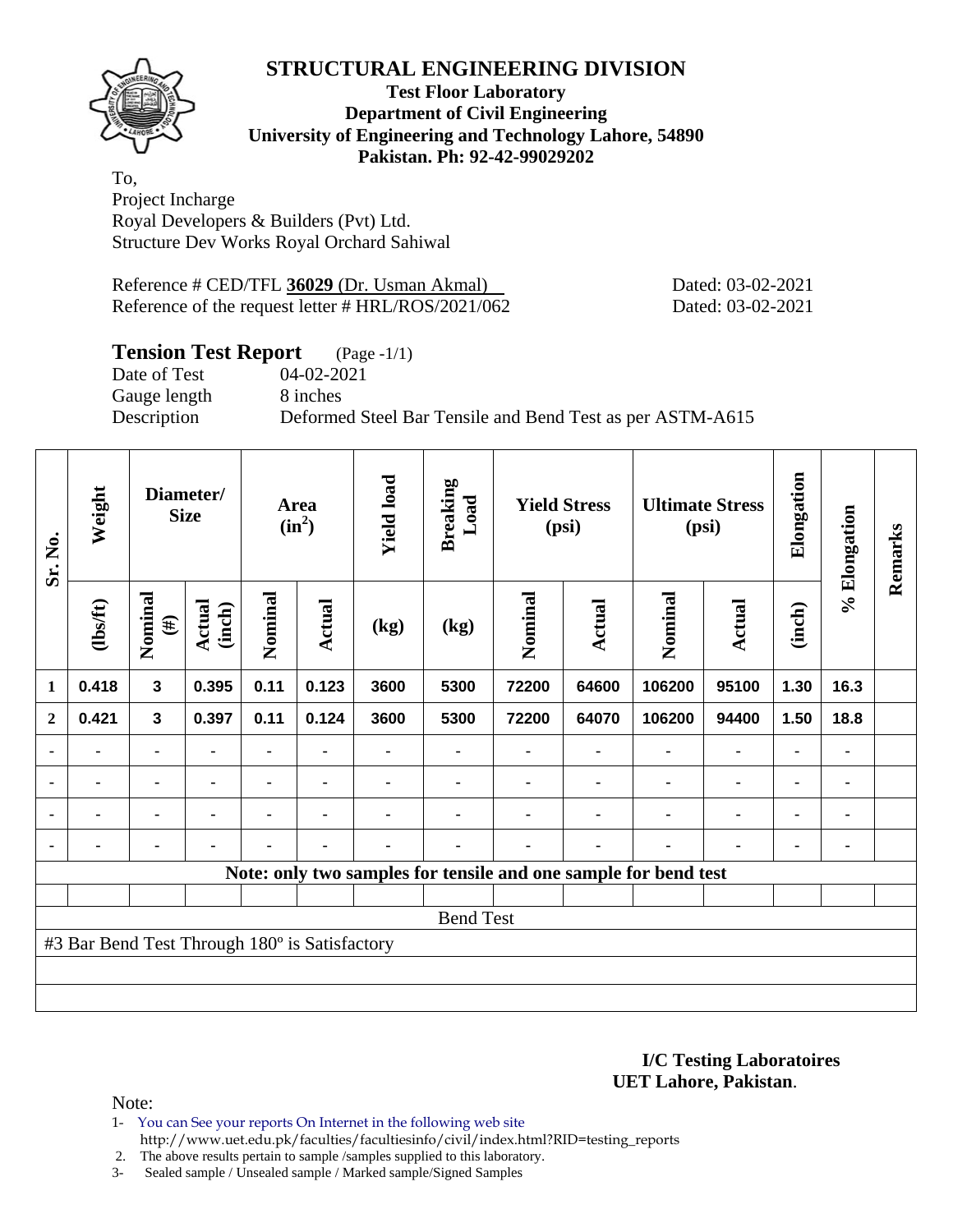

#### **Test Floor Laboratory Department of Civil Engineering University of Engineering and Technology Lahore, 54890 Pakistan. Ph: 92-42-99029202**

To, Resident Engineer NESPAK PICIIP Sahiwal Punjab Intermediate Cities Improvement Investment Program (PICIIP), Consultancy Services for Enginbeering, Procurement and Construction Management Trunk Main Sewer Lines and Allied Work (NCB-Works/PICIIP-03)(Lot-02) Reference # CED/TFL **36032** (Dr. Usman Akmal) Dated: 03-02-2021 Reference of the request letter # 3976/11/MT/Lot-2/39 Dated: 02-02-2021

# **Tension Test Report** (Page -1/1)

Date of Test 04-02-2021 Gauge length 8 inches

|                         |                                                      | Description    |                                    |         |                                         |        |                   | Deformed Steel Bar Tensile and Bend Test                          |                              |                |                                 |                |            |                  |         |
|-------------------------|------------------------------------------------------|----------------|------------------------------------|---------|-----------------------------------------|--------|-------------------|-------------------------------------------------------------------|------------------------------|----------------|---------------------------------|----------------|------------|------------------|---------|
| Sr. No.                 | Weight                                               |                | Diameter/<br><b>Size</b><br>(inch) |         | <b>Area</b><br>$(in^2)$                 |        | <b>Yield load</b> | <b>Breaking</b><br>Load                                           | <b>Yield Stress</b><br>(psi) |                | <b>Ultimate Stress</b><br>(psi) |                | Elongation | % Elongation     | Remarks |
|                         | (1bsft)                                              | Nominal        | Actual                             | Nominal | Actual                                  | (kg)   | (kg)              | Nominal                                                           | Actual                       | Nominal        | <b>Actual</b>                   | (inch)         |            |                  |         |
| $\mathbf{1}$            | 0.074                                                | 3/16           | 0.167                              | ------  | 0.022                                   |        | 1000              |                                                                   |                              |                | 100800                          | 0.90           | 11.3       |                  |         |
| $\boldsymbol{2}$        | 0.082                                                | 3/16           | 0.175                              | ------  | 0.024                                   | ------ | 1080              | -------                                                           |                              |                | 99200                           | 1.00           | 12.5       | Madni Steel Mill |         |
| 3                       | 0.138                                                | 1/4            | 0.227                              | ------  | 0.041<br>1680<br>91300<br>1320<br>71730 |        |                   |                                                                   |                              |                |                                 | 1.20           | 15.0       |                  |         |
| $\overline{\mathbf{4}}$ | 0.144                                                | 1/4            | 0.232                              | ------  | 0.042                                   | 1520   | 1760              |                                                                   | 79140                        |                | 91700                           | 0.90           | 11.3       |                  |         |
|                         |                                                      | $\blacksquare$ |                                    |         |                                         |        |                   |                                                                   |                              | $\blacksquare$ | $\qquad \qquad \blacksquare$    | $\blacksquare$ | ٠          |                  |         |
|                         |                                                      | ۰              | ۰                                  |         |                                         |        |                   |                                                                   |                              |                |                                 | ۰              | ٠          |                  |         |
|                         |                                                      |                |                                    |         |                                         |        |                   | Note: only four samples for tensile and two samples for bend test |                              |                |                                 |                |            |                  |         |
|                         |                                                      |                |                                    |         |                                         |        |                   |                                                                   |                              |                |                                 |                |            |                  |         |
|                         | <b>Bend Test</b>                                     |                |                                    |         |                                         |        |                   |                                                                   |                              |                |                                 |                |            |                  |         |
|                         | 3/16" Dia Bar Bend Test Through 180° is Satisfactory |                |                                    |         |                                         |        |                   |                                                                   |                              |                |                                 |                |            |                  |         |
|                         | 1/4" Dia Bar Bend Test Through 180° is Satisfactory  |                |                                    |         |                                         |        |                   |                                                                   |                              |                |                                 |                |            |                  |         |
|                         |                                                      |                |                                    |         |                                         |        |                   |                                                                   |                              |                |                                 |                |            |                  |         |

**I/C Testing Laboratoires UET Lahore, Pakistan**.

- 1- You can See your reports On Internet in the following web site http://www.uet.edu.pk/faculties/facultiesinfo/civil/index.html?RID=testing\_reports
- 2. The above results pertain to sample /samples supplied to this laboratory.
- 3- Sealed sample / Unsealed sample / Marked sample/Signed Samples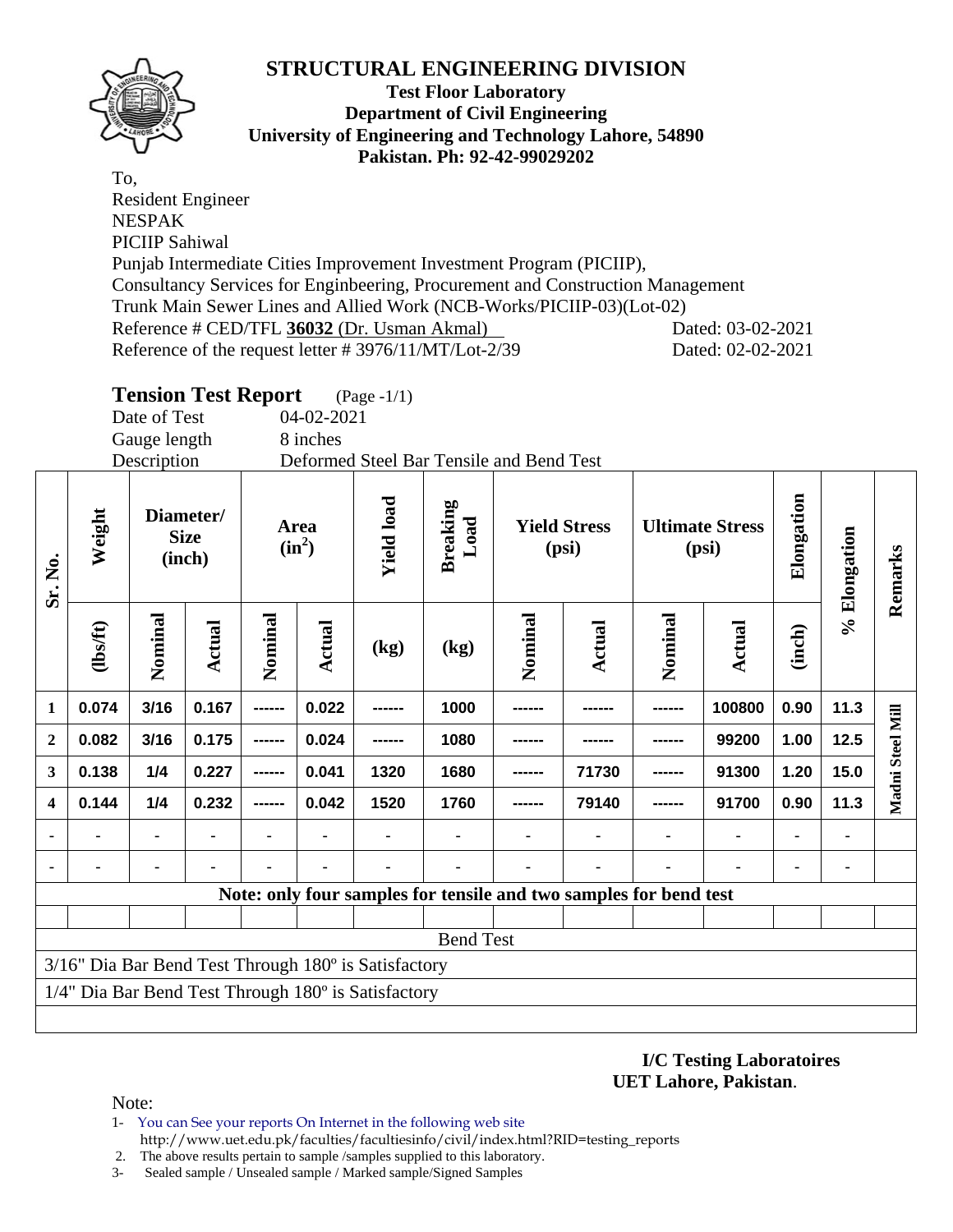

#### **Test Floor Laboratory Department of Civil Engineering University of Engineering and Technology Lahore, 54890 Pakistan. Ph: 92-42-99029202**

To, Project Coordinator Sinaco Engineers (Pvt) Limited Construction Works at CCL Pharma, Quaid-e-Azam Industrial Estate, Lahore

| Reference # CED/TFL 36034 (Dr. Usman Akmal)              | Dated |
|----------------------------------------------------------|-------|
| Reference of the request letter $\#$ SEL/LHR/C-441/11760 | Dated |

Perence **3** - 03 - 02 - 2021  $R: 02-02-2021$ 

# **Tension Test Report** (Page -1/1)<br>Date of Test (04-02-2021)

Gauge length 8 inches

04-02-2021 Description Deformed Steel Bar Tensile and Bend Test as per ASTM-A615

| Sr. No.        | Weight                                        | Diameter/<br><b>Size</b> |                  |                | <b>Yield load</b><br>Area<br>$(in^2)$ |                | <b>Breaking</b><br>Load | <b>Yield Stress</b><br>(psi) |                                                                 | <b>Ultimate Stress</b><br>(psi) |                | Elongation     | % Elongation   | Remarks       |
|----------------|-----------------------------------------------|--------------------------|------------------|----------------|---------------------------------------|----------------|-------------------------|------------------------------|-----------------------------------------------------------------|---------------------------------|----------------|----------------|----------------|---------------|
|                | (1bsft)                                       | Nominal<br>$(\#)$        | Actual<br>(inch) | Nominal        | Actual                                | (kg)           | (kg)                    | Nominal                      | Actual                                                          | Nominal                         | Actual         | (inch)         |                |               |
| $\mathbf{1}$   | 0.367                                         | $\mathbf{3}$             | 0.371            | 0.11           | 0.108                                 | 3600           | 4600                    | 72200                        | 73490                                                           | 92200                           | 94000          | 0.80           | 10.0           |               |
| $\overline{2}$ | 0.369                                         | $\mathbf 3$              | 0.372            | 0.11           | 0.108                                 | 3500           | 4500                    | 70200                        | 71130                                                           | 90200                           | 91500          | 1.10           | 13.8           | Afco<br>Steel |
|                |                                               | ۰                        |                  |                |                                       |                |                         |                              |                                                                 |                                 | $\blacksquare$ | ۰              |                |               |
|                | ۰                                             | $\blacksquare$           | $\blacksquare$   | ۰              | $\blacksquare$                        |                |                         |                              | ۰                                                               | $\blacksquare$                  | $\blacksquare$ | $\blacksquare$ | $\blacksquare$ |               |
|                | $\blacksquare$                                | ۰                        |                  | $\blacksquare$ | $\blacksquare$                        |                |                         |                              | $\blacksquare$                                                  |                                 | $\blacksquare$ | $\blacksquare$ |                |               |
|                | $\blacksquare$                                | ۰                        |                  | $\blacksquare$ | $\blacksquare$                        | $\blacksquare$ |                         |                              | ۰                                                               |                                 | $\blacksquare$ | ۰              | ٠              |               |
|                |                                               |                          |                  |                |                                       |                |                         |                              | Note: only two samples for tensile and one sample for bend test |                                 |                |                |                |               |
|                |                                               |                          |                  |                |                                       |                |                         |                              |                                                                 |                                 |                |                |                |               |
|                |                                               |                          |                  |                |                                       |                | <b>Bend Test</b>        |                              |                                                                 |                                 |                |                |                |               |
|                | #3 Bar Bend Test Through 180° is Satisfactory |                          |                  |                |                                       |                |                         |                              |                                                                 |                                 |                |                |                |               |
|                |                                               |                          |                  |                |                                       |                |                         |                              |                                                                 |                                 |                |                |                |               |
|                |                                               |                          |                  |                |                                       |                |                         |                              |                                                                 |                                 |                |                |                |               |

**I/C Testing Laboratoires UET Lahore, Pakistan**.

Note:

- 1- You can See your reports On Internet in the following web site http://www.uet.edu.pk/faculties/facultiesinfo/civil/index.html?RID=testing\_reports
- 2. The above results pertain to sample /samples supplied to this laboratory.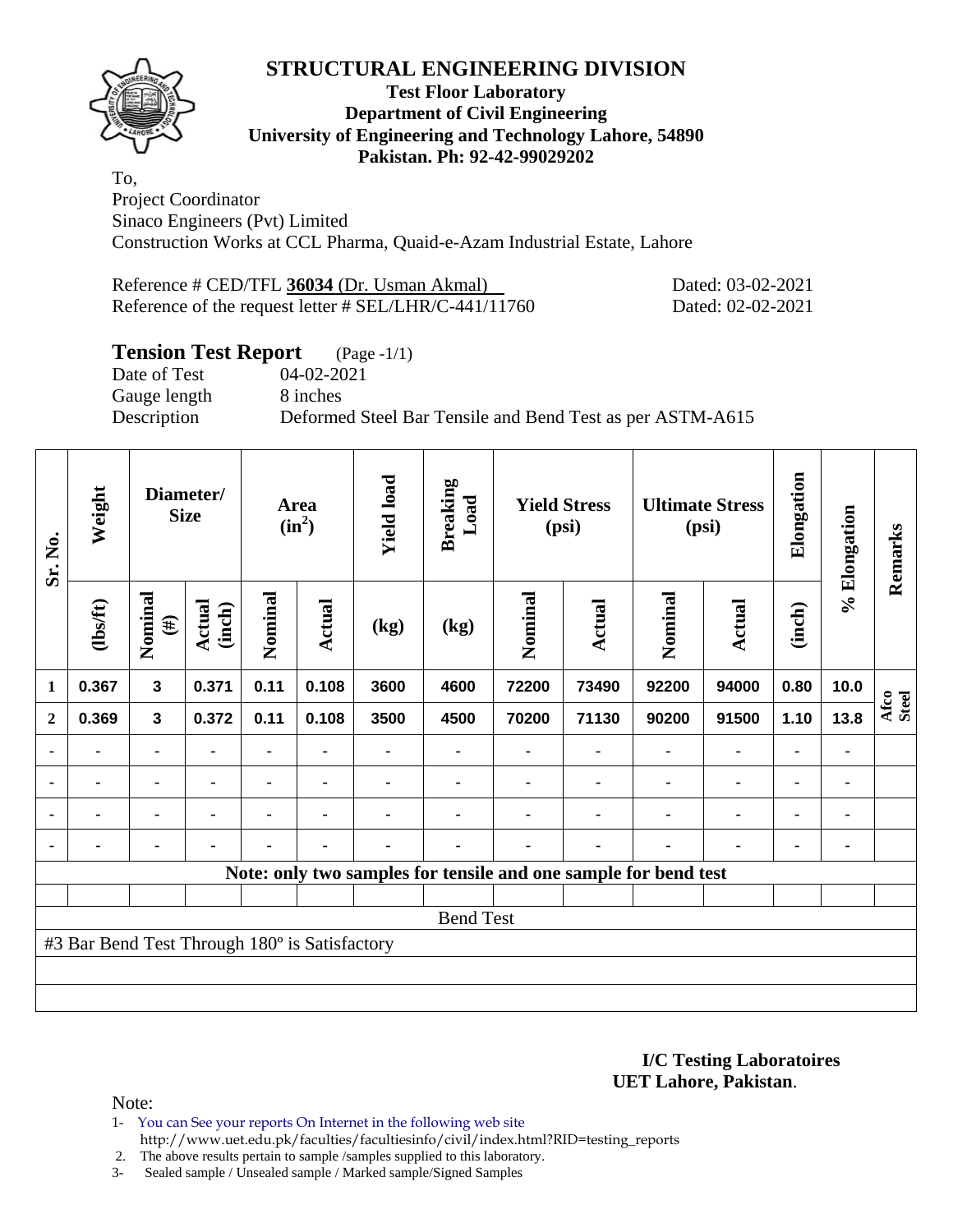

#### **Test Floor Laboratory Department of Civil Engineering University of Engineering and Technology Lahore, 54890 Pakistan. Ph: 92-42-99029202**

To,

Resident Engineer

Metroplan - Asian Jv

Resident Construction Supervision for Establishment of 200 Bedded Mother & Child Hospital and Nursing College, District Mianwali

Reference # CED/TFL **36035, 36** (Dr. Usman Akmal) Dated: 03-01-2021

Reference of the request letter # Metroplan Asian Jv-Nexus-MMCH-RE-614Dated: 09-12-2020

**Tension Test Report** (Page -1/1)

Date of Test 04-041-2021 Gauge length 8 inches

Description Deformed Steel Bar Tensile and Bend Test as per ASTM-A615

| Sr. No.                 | Weight                                         | Diameter/<br><b>Size</b> |                  | Area<br>$(in^2)$ |               | <b>Yield load</b> | <b>Breaking</b><br>Load<br><b>Yield Stress</b><br>(psi) |         | <b>Ultimate Stress</b><br>(psi) |                                                                   | Elongation    |        | % Elongation | Remarks                 |
|-------------------------|------------------------------------------------|--------------------------|------------------|------------------|---------------|-------------------|---------------------------------------------------------|---------|---------------------------------|-------------------------------------------------------------------|---------------|--------|--------------|-------------------------|
|                         | $\frac{2}{10}$                                 | Nominal<br>$(\#)$        | Actual<br>(inch) | Nominal          | <b>Actual</b> | (kg)              | (kg)                                                    | Nominal | Actual                          | Nominal                                                           | <b>Actual</b> | (inch) |              |                         |
| $\mathbf{1}$            | 0.369                                          | 3                        | 0.372            | 0.11             | 0.109         | 3500              | 5000                                                    | 70200   | 71050                           | 100200                                                            | 101500        | 1.20   | 15.0         |                         |
| $\boldsymbol{2}$        | 0.372                                          | $\mathbf{3}$             | 0.373            | 0.11             | 0.109         | 3400              | 5000                                                    | 68200   | 68610                           | 100200                                                            | 100900        | 1.10   | 13.8         |                         |
| 3                       | 0.374                                          | $\overline{\mathbf{3}}$  | 0.374            | 0.11             | 0.110         | 3500              | 5000                                                    | 70200   | 70220                           | 100200                                                            | 100400        | 1.20   | 15.0         |                         |
| $\overline{\mathbf{4}}$ | 0.368                                          | $\overline{\mathbf{3}}$  | 0.371            | 0.11             | 0.108         | 3400              | 5000                                                    | 68200   | 69300                           | 100200                                                            | 101900        | 1.10   | 13.8         |                         |
| 5                       | 4.319                                          | 10                       | 1.271            | 1.27             | 1.270         | 41600             | 55200                                                   | 72200   | 72230                           | 95800                                                             | 95900         | 1.60   | 20.0         | <b>Steel</b>            |
| 6                       | 4.299                                          | 10                       | 1.268            | 1.27             | 1.264         | 41000             | 54600                                                   | 71200   | 71510                           | 94800                                                             | 95300         | 1.20   | 15.0         | $\overline{\mathbf{s}}$ |
| $\overline{7}$          | 4.316                                          | 10                       | 1.271            | 1.27             | 1.269         | 40400             | 54400                                                   | 70200   | 70180                           | 94500                                                             | 94500         | 1.30   | 16.3         |                         |
| 8                       | 4.304                                          | 10                       | 1.269            | 1.27             | 1.265         | 40400             | 54000                                                   | 70200   | 70390                           | 93800                                                             | 94100         | 1.50   | 18.8         |                         |
| $\boldsymbol{9}$        | 4.318                                          | 10                       | 1.271            | 1.27             | 1.269         | 40000             | 54000                                                   | 69500   | 69470                           | 93800                                                             | 93800         | 1.50   | 18.8         |                         |
| <b>10</b>               | 4.284                                          | 10                       | 1.266            | 1.27             | 1.259         | 40200             | 53800                                                   | 69800   | 70370                           | 93400                                                             | 94200         | 1.60   | 20.0         |                         |
|                         |                                                |                          |                  |                  |               |                   |                                                         |         |                                 | Note: only ten samples for tensile and five samples for bend test |               |        |              |                         |
|                         |                                                |                          |                  |                  |               |                   |                                                         |         |                                 |                                                                   |               |        |              |                         |
|                         |                                                |                          |                  |                  |               |                   | <b>Bend Test</b>                                        |         |                                 |                                                                   |               |        |              |                         |
|                         | #3 Bar Bend Test Through 180° is Satisfactory  |                          |                  |                  |               |                   |                                                         |         |                                 |                                                                   |               |        |              |                         |
|                         | #3 Bar Bend Test Through 180° is Satisfactory  |                          |                  |                  |               |                   |                                                         |         |                                 |                                                                   |               |        |              |                         |
|                         | #10 Bar Bend Test Through 180° is Satisfactory |                          |                  |                  |               |                   |                                                         |         |                                 |                                                                   |               |        |              |                         |
|                         | #10 Bar Bend Test Through 180° is Satisfactory |                          |                  |                  |               |                   |                                                         |         |                                 |                                                                   |               |        |              |                         |

#10 Bar Bend Test Through 180º is Satisfactory

**I/C Testing Laboratoires UET Lahore, Pakistan**.

Note:

1- You can See your reports On Internet in the following web site http://www.uet.edu.pk/faculties/facultiesinfo/civil/index.html?RID=testing\_reports

2. The above results pertain to sample /samples supplied to this laboratory.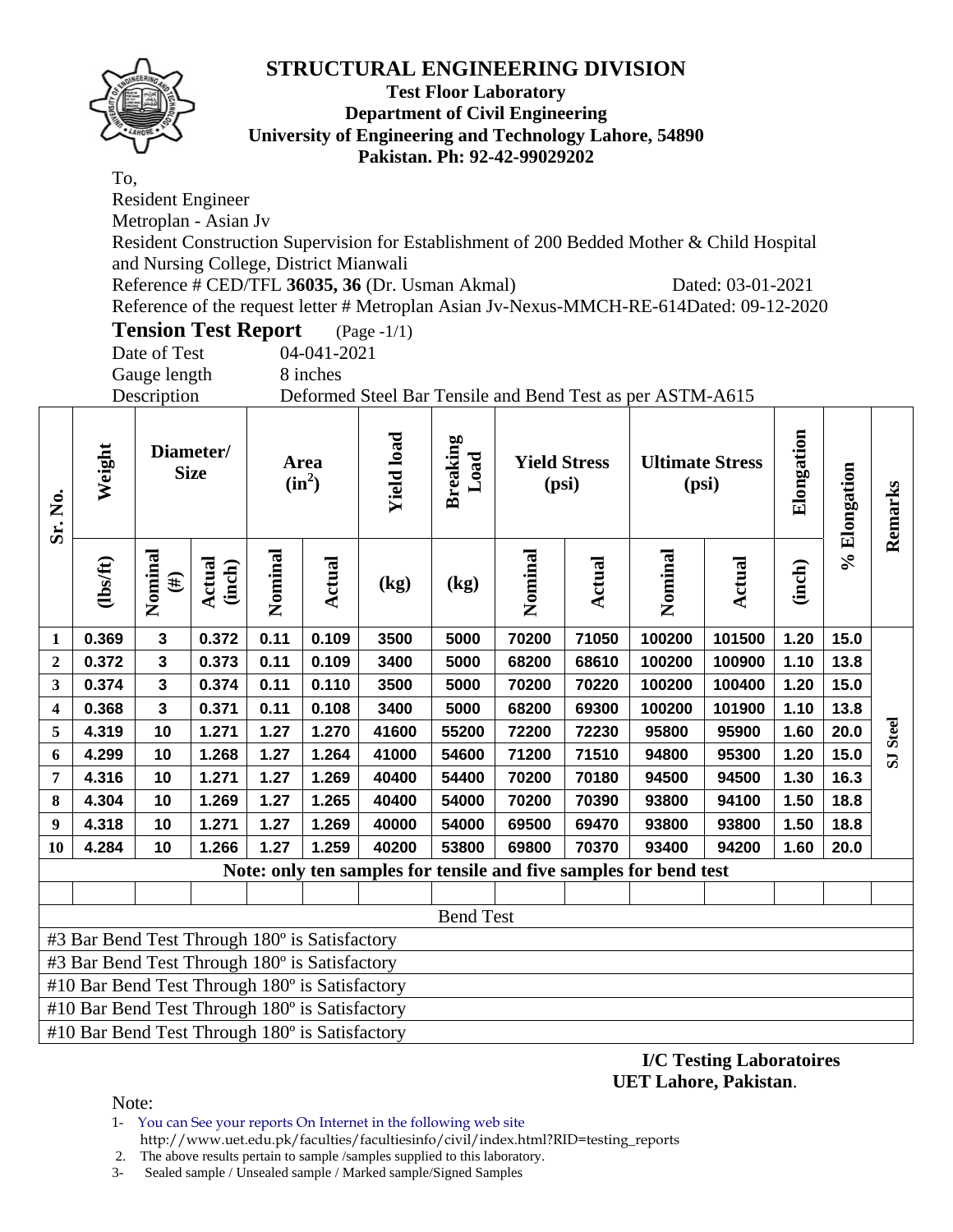

#### **Test Floor Laboratory Department of Civil Engineering University of Engineering and Technology Lahore, 54890 Pakistan. Ph: 92-42-99029202**

To, Manager Construction Projects Alied Bank Construction of ABL Building, 3-Babar Block, New Garden Town, Lahore

| Reference # CED/TFL 36039 (Dr. Usman Akmal)                | Dated: 04-02-2021 |
|------------------------------------------------------------|-------------------|
| Reference of the request letter # HOL/ENGG.C.P./SM/2021/19 | Dated: 04-02-2021 |

# **Tension Test Report** (Page -1/1)

Date of Test 04-02-2021 Gauge length 8 inches

Description Deformed Steel Bar Tensile and Bend Test as per ASTM-A615

| Sr. No.                  | Weight                                        | Diameter/<br><b>Size</b> |                  | Area<br>$(in^2)$ |                | <b>Yield load</b> | <b>Breaking</b><br>Load                                         | <b>Yield Stress</b><br>(psi) |        | <b>Ultimate Stress</b><br>(psi) |                | Elongation     | % Elongation | Remarks                 |
|--------------------------|-----------------------------------------------|--------------------------|------------------|------------------|----------------|-------------------|-----------------------------------------------------------------|------------------------------|--------|---------------------------------|----------------|----------------|--------------|-------------------------|
|                          | (lbs/ft)                                      | Nominal<br>$(\#)$        | Actual<br>(inch) | Nominal          | Actual         | (kg)              | (kg)                                                            | Nominal                      | Actual | Nominal                         | Actual         | (inch)         |              |                         |
| $\mathbf{1}$             | 0.374                                         | $\mathbf{3}$             | 0.374            | 0.11             | 0.110          | 4200              | 4900                                                            | 84200                        | 84180  | 98200                           | 98300          | 1.00           | 12.5         |                         |
| $\overline{2}$           | 0.385                                         | $\overline{\mathbf{3}}$  | 0.380            | 0.11             | 0.113          | 3900              | 4900                                                            | 78200                        | 75950  | 98200                           | 95500          | 1.10           | 13.8         | Naveena<br><b>Steel</b> |
|                          |                                               | ۰                        |                  |                  | $\blacksquare$ |                   |                                                                 |                              |        |                                 | $\blacksquare$ | $\blacksquare$ |              |                         |
| $\overline{\phantom{a}}$ |                                               |                          |                  |                  | ۰              |                   |                                                                 |                              |        |                                 | ۰              | ۰              |              |                         |
| $\blacksquare$           |                                               |                          | $\blacksquare$   |                  | ۰              |                   |                                                                 |                              |        |                                 | ۰              | ۰              | ۰            |                         |
|                          |                                               | ٠                        |                  |                  | $\blacksquare$ |                   |                                                                 |                              | ٠      | ۰                               |                | ۰              | ۰            |                         |
|                          |                                               |                          |                  |                  |                |                   | Note: only two samples for tensile and one sample for bend test |                              |        |                                 |                |                |              |                         |
|                          |                                               |                          |                  |                  |                |                   |                                                                 |                              |        |                                 |                |                |              |                         |
|                          |                                               |                          |                  |                  |                |                   | <b>Bend Test</b>                                                |                              |        |                                 |                |                |              |                         |
|                          | #3 Bar Bend Test Through 180° is Satisfactory |                          |                  |                  |                |                   |                                                                 |                              |        |                                 |                |                |              |                         |
|                          |                                               |                          |                  |                  |                |                   |                                                                 |                              |        |                                 |                |                |              |                         |
|                          |                                               |                          |                  |                  |                |                   |                                                                 |                              |        |                                 |                |                |              |                         |

Witness by Zaeem Ahmed (QA/QC Inch. Amcorp Engg. & Const.)

**I/C Testing Laboratoires UET Lahore, Pakistan**.

Note:

1- You can See your reports On Internet in the following web site http://www.uet.edu.pk/faculties/facultiesinfo/civil/index.html?RID=testing\_reports

2. The above results pertain to sample /samples supplied to this laboratory.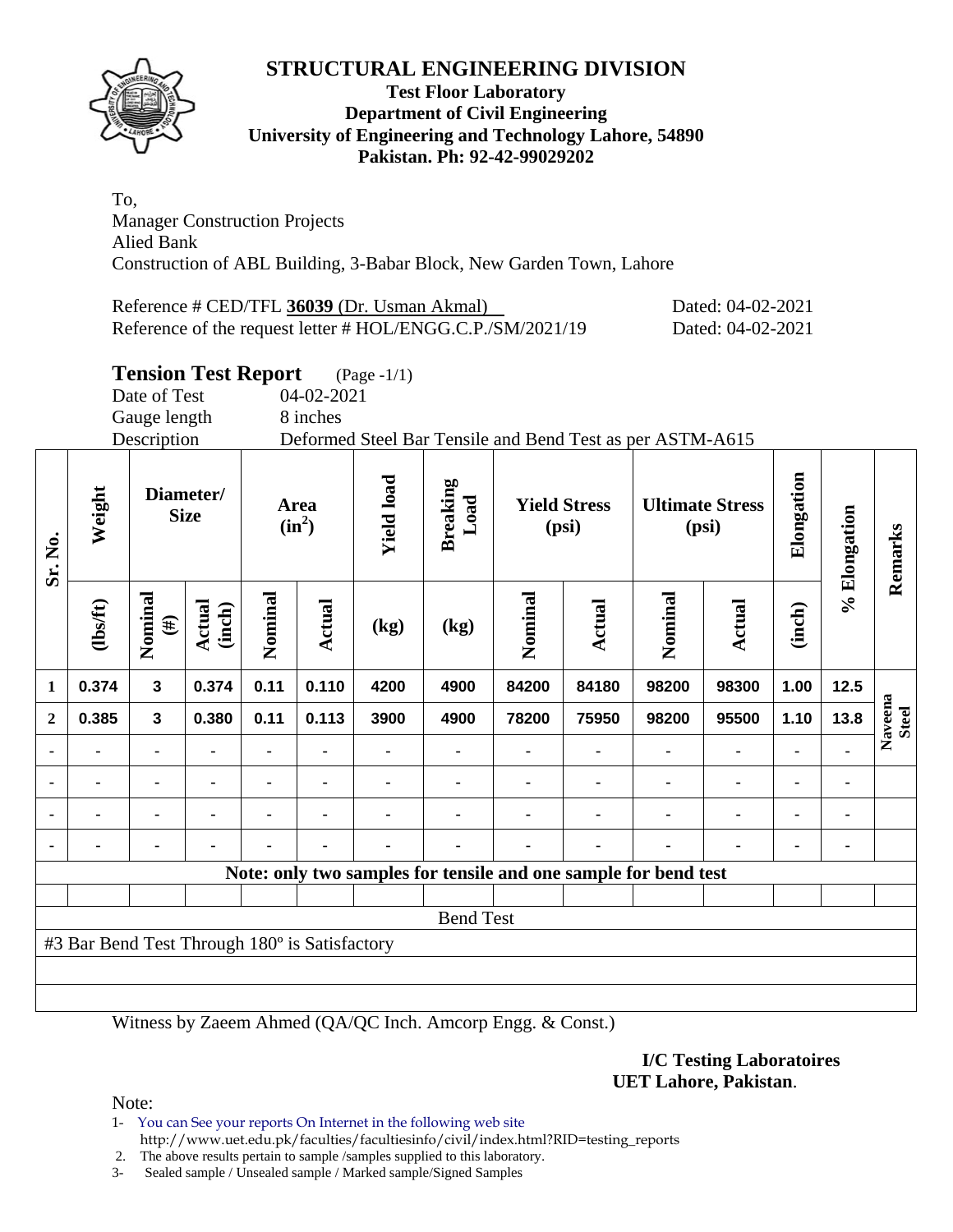

#### **Test Floor Laboratory Department of Civil Engineering University of Engineering and Technology Lahore, 54890 Pakistan. Ph: 92-42-99029202**

To, **Director** HBK Blanket Industries Construction of HBK Blanket Industries at FIEDMC Faisalabad

Reference # CED/TFL 36040 (Dr. Safeer Abbass) Dated: 04-02-2021 Reference of the request letter # Nil Dated: 04-02-2021

# **Tension Test Report** (Page -1/1) Date of Test 04-02-2021 Gauge length 8 inches Description Deformed Steel Bar Tensile and Bend Test as per ASTM-A615

| Sr. No.        | Weight                                        |                         | Diameter/<br><b>Size</b> |         | <b>Yield load</b><br>Area<br>$(in^2)$ |      | <b>Breaking</b><br>Load | <b>Yield Stress</b><br>(psi) |        | <b>Ultimate Stress</b><br>(psi)                                 |               | Elongation     | % Elongation | Remarks |
|----------------|-----------------------------------------------|-------------------------|--------------------------|---------|---------------------------------------|------|-------------------------|------------------------------|--------|-----------------------------------------------------------------|---------------|----------------|--------------|---------|
|                | $\frac{2}{10}$                                | Nominal<br>$(\#)$       | Actual<br>(inch)         | Nominal | Actual                                | (kg) | (kg)                    | Nominal                      | Actual | Nominal                                                         | <b>Actual</b> | (inch)         |              |         |
| $\mathbf{1}$   | 0.374                                         | $\mathbf{3}$            | 0.374                    | 0.11    | 0.110                                 | 3500 | 4700                    | 70200                        | 70160  | 94200                                                           | 94300         | 1.40           | 17.5         |         |
| $\mathbf{2}$   | 0.377                                         | $\overline{\mathbf{3}}$ | 0.376                    | 0.11    | 0.111                                 | 3400 | 4700                    | 68200                        | 67660  | 94200                                                           | 93600         | 1.10           | 13.8         |         |
|                |                                               |                         |                          |         |                                       |      |                         |                              |        |                                                                 | ۰             | ٠              |              |         |
| ٠              |                                               | ۰                       |                          |         |                                       |      |                         |                              |        |                                                                 | ۰             | ۰              |              |         |
| $\blacksquare$ | $\blacksquare$                                | $\blacksquare$          | $\blacksquare$           |         | $\blacksquare$                        |      |                         |                              |        | ٠                                                               | ۰             | $\blacksquare$ |              |         |
|                | -                                             | ۰                       |                          |         | ٠                                     |      |                         |                              | ٠      | ٠                                                               | ۰             | ۰              |              |         |
|                |                                               |                         |                          |         |                                       |      |                         |                              |        | Note: only two samples for tensile and one sample for bend test |               |                |              |         |
|                |                                               |                         |                          |         |                                       |      |                         |                              |        |                                                                 |               |                |              |         |
|                |                                               |                         |                          |         |                                       |      | <b>Bend Test</b>        |                              |        |                                                                 |               |                |              |         |
|                | #3 Bar Bend Test Through 180° is Satisfactory |                         |                          |         |                                       |      |                         |                              |        |                                                                 |               |                |              |         |
|                |                                               |                         |                          |         |                                       |      |                         |                              |        |                                                                 |               |                |              |         |
|                |                                               |                         |                          |         |                                       |      |                         |                              |        |                                                                 |               |                |              |         |

**I/C Testing Laboratoires UET Lahore, Pakistan**.

Note:

- 1- You can See your reports On Internet in the following web site http://www.uet.edu.pk/faculties/facultiesinfo/civil/index.html?RID=testing\_reports
- 2. The above results pertain to sample /samples supplied to this laboratory.